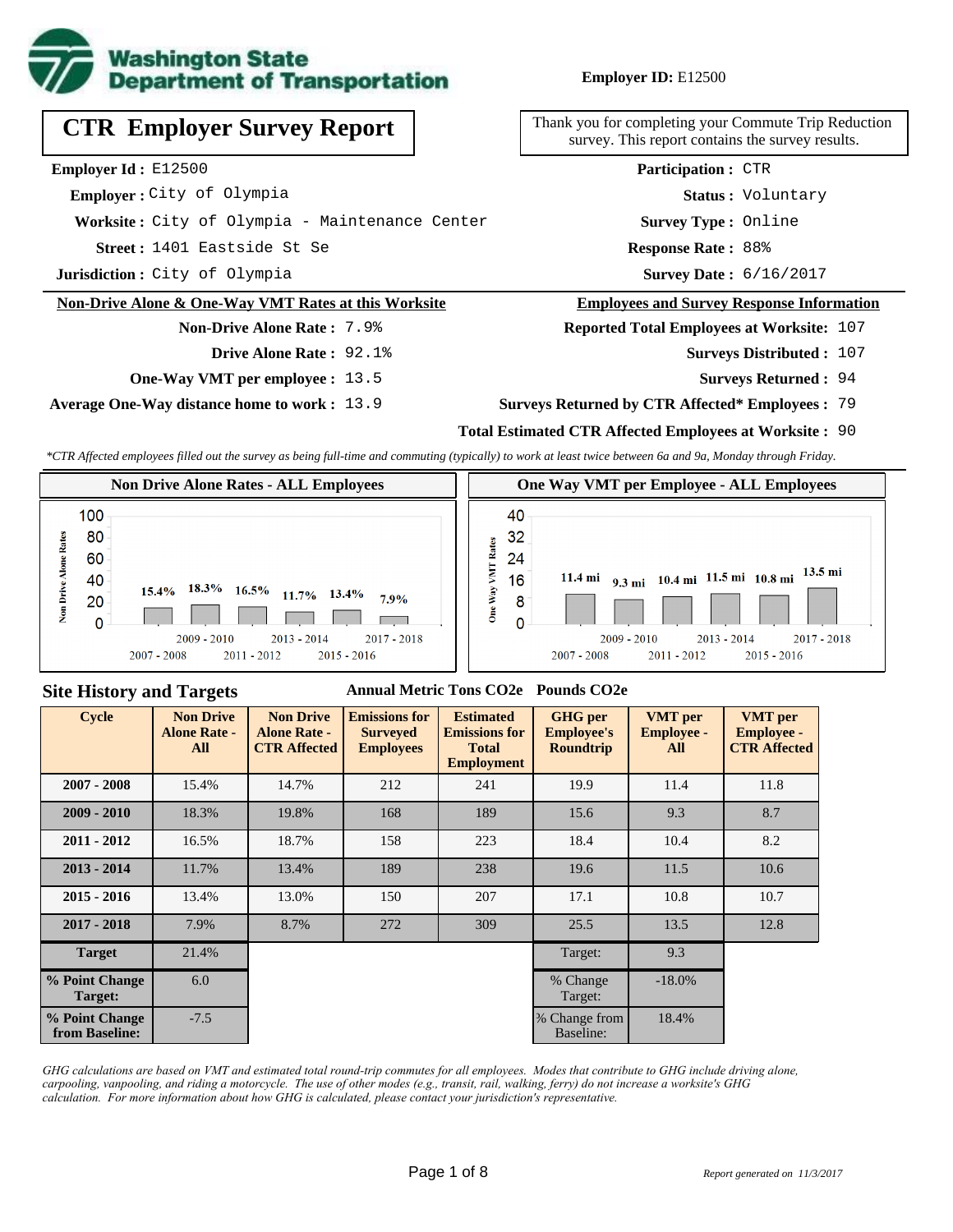# **Washington State<br>Department of Transportation**

## **Commute Trips By Mode - All Employees**

**Q.4: Last week, what type of transportation did you use each day to commute TO your usual work location? (Mode used for the longest distance.)**



*\* Motorcycle-1 is now included in Drive Alone and Motorcycle-2 is included in Carpool. Information about these trips is still available by request.*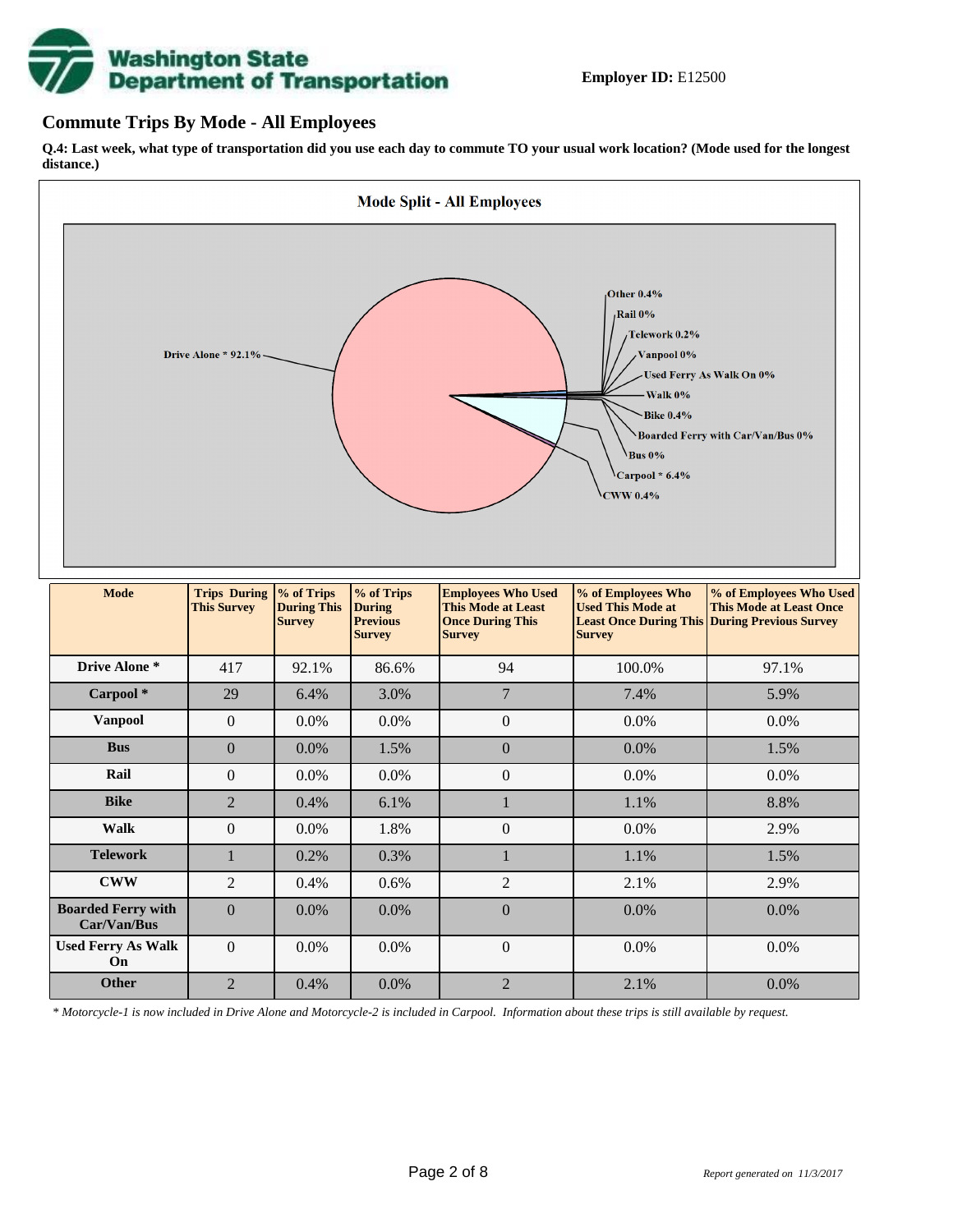

## **Commute Trips By Mode - Affected Employees**

**Q.4: Last week, what type of transportation did you use each day to commute TO your usual work location? (Mode used for the longest distance.)**



*\* Motorcycle-1 is now included in Drive Alone and Motorcycle-2 is included in Carpool. Information about these trips is still available by request.*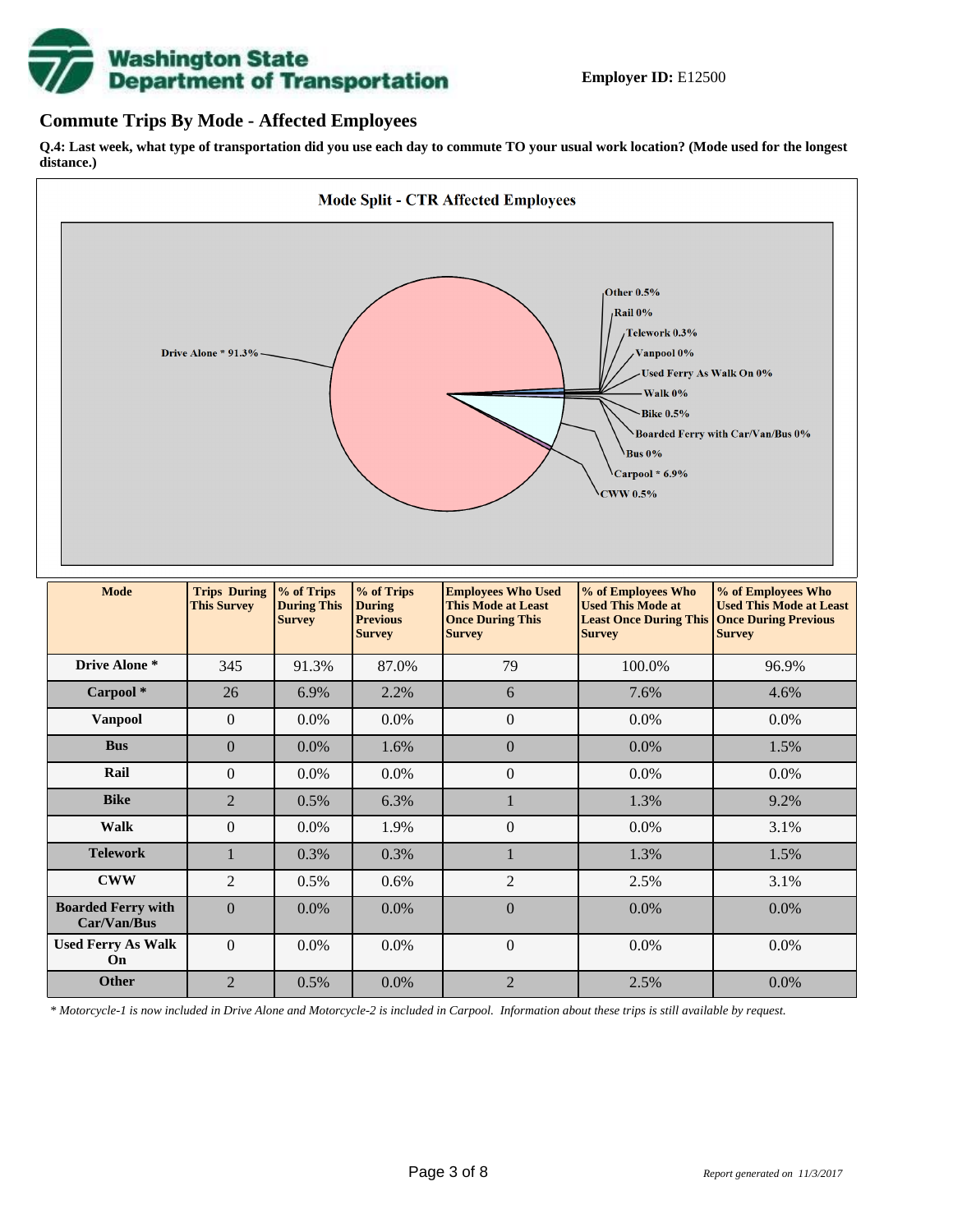

# **Alternative Modes - Number of Employees Who Used a Non-Drive Alone Mode:**

| <b>Non-Drive Alone</b><br><b>Number Of Days</b> | <b>Exactly this # of</b><br><b>Employees</b> | <b>Exactly this % of</b><br><b>Employees</b> | At least # of<br><b>Employees</b> | At least % of<br>employees |  |  |
|-------------------------------------------------|----------------------------------------------|----------------------------------------------|-----------------------------------|----------------------------|--|--|
| 0 Day                                           | 82                                           | 87%                                          | 94                                | 100%                       |  |  |
| 1 Days                                          | 5                                            | 5%                                           | 12                                | 13%                        |  |  |
| 2 Days                                          |                                              | 1%                                           | 7                                 | 7%                         |  |  |
| 3 Days                                          |                                              | 1%                                           | 6                                 | 6%                         |  |  |
| 4 Days                                          |                                              | 1%                                           | 5                                 | 5%                         |  |  |
| 5 Days                                          | 4                                            | 4%                                           | 4                                 | 4%                         |  |  |
| <b>6 or More Days</b>                           | $\theta$                                     | 0%                                           | $\Omega$                          | 0%                         |  |  |

## **Count by Occupancy of Carpools and Vanpools**

**Q.4 If you used a carpool or vanpool as part of your commute, how many people (age 16 or older) are usually in the vehicle?**

| <b>Ridesharing Occupancy</b> | <b>Mode</b> | <b>Response Count</b> |  |  |  |
|------------------------------|-------------|-----------------------|--|--|--|
| $2*$                         | Carpool     | 29                    |  |  |  |
| 3                            | Carpool     | $\overline{0}$        |  |  |  |
| 4                            | Carpool     | $\boldsymbol{0}$      |  |  |  |
| 5                            | Carpool     | $\boldsymbol{0}$      |  |  |  |
| >5                           | Carpool     | $\boldsymbol{0}$      |  |  |  |
| $<$ 5                        | Vanpool     | $\overline{0}$        |  |  |  |
| 5                            | Vanpool     | $\overline{0}$        |  |  |  |
| 6                            | Vanpool     | $\boldsymbol{0}$      |  |  |  |
| 7                            | Vanpool     | $\boldsymbol{0}$      |  |  |  |
| 8                            | Vanpool     | $\overline{0}$        |  |  |  |
| 9                            | Vanpool     | $\overline{0}$        |  |  |  |
| 10                           | Vanpool     | $\overline{0}$        |  |  |  |
| 11                           | Vanpool     | $\boldsymbol{0}$      |  |  |  |
| 12                           | Vanpool     | $\boldsymbol{0}$      |  |  |  |
| 13                           | Vanpool     | $\boldsymbol{0}$      |  |  |  |
| 14                           | Vanpool     | $\overline{0}$        |  |  |  |
| >14                          | Vanpool     | $\boldsymbol{0}$      |  |  |  |

\* Motorcycle-2 counted with Carpool-2 for this table.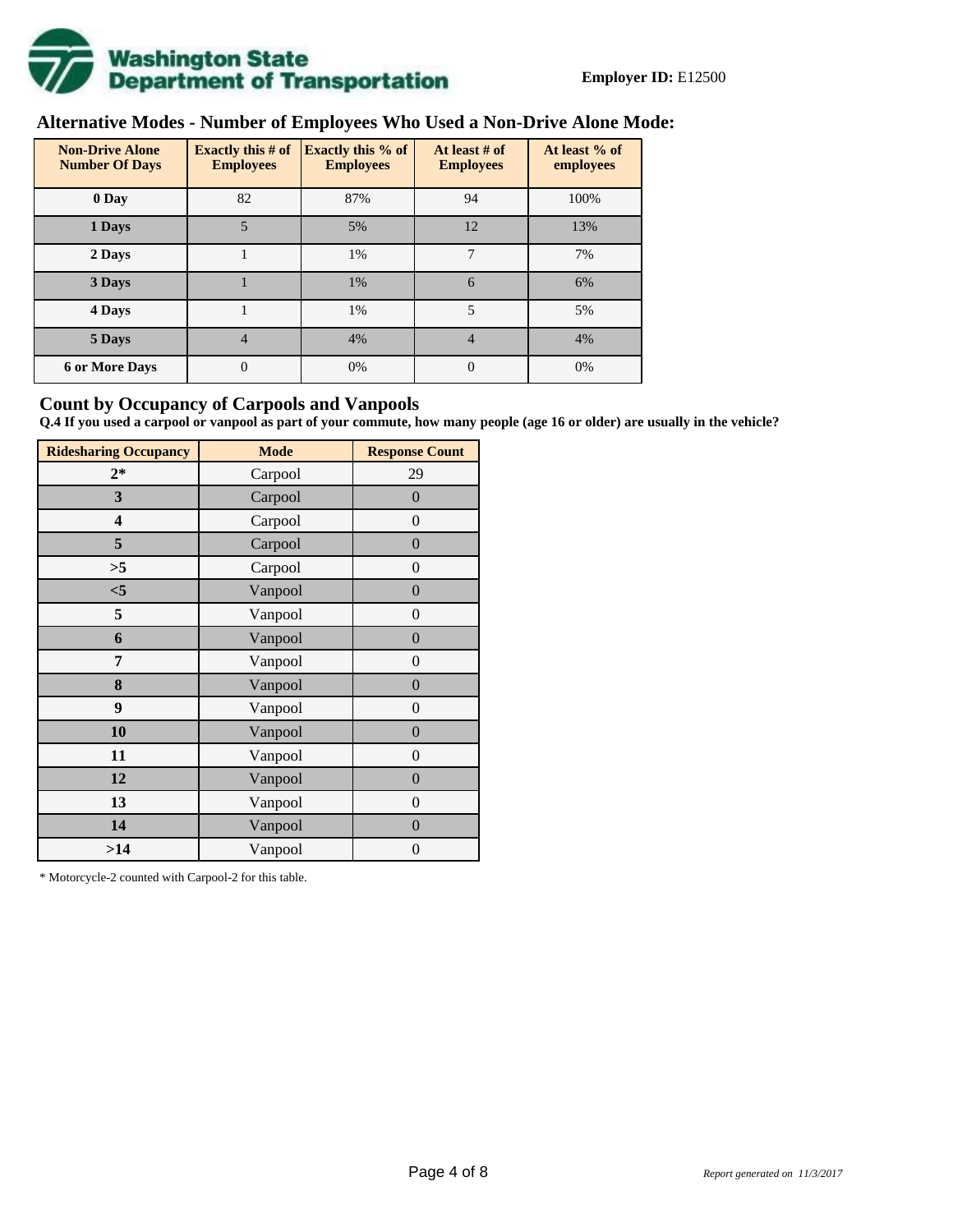

# **Reported Work Schedule - All Employees**

**Q.8 Which of the following best describes your work schedule?**

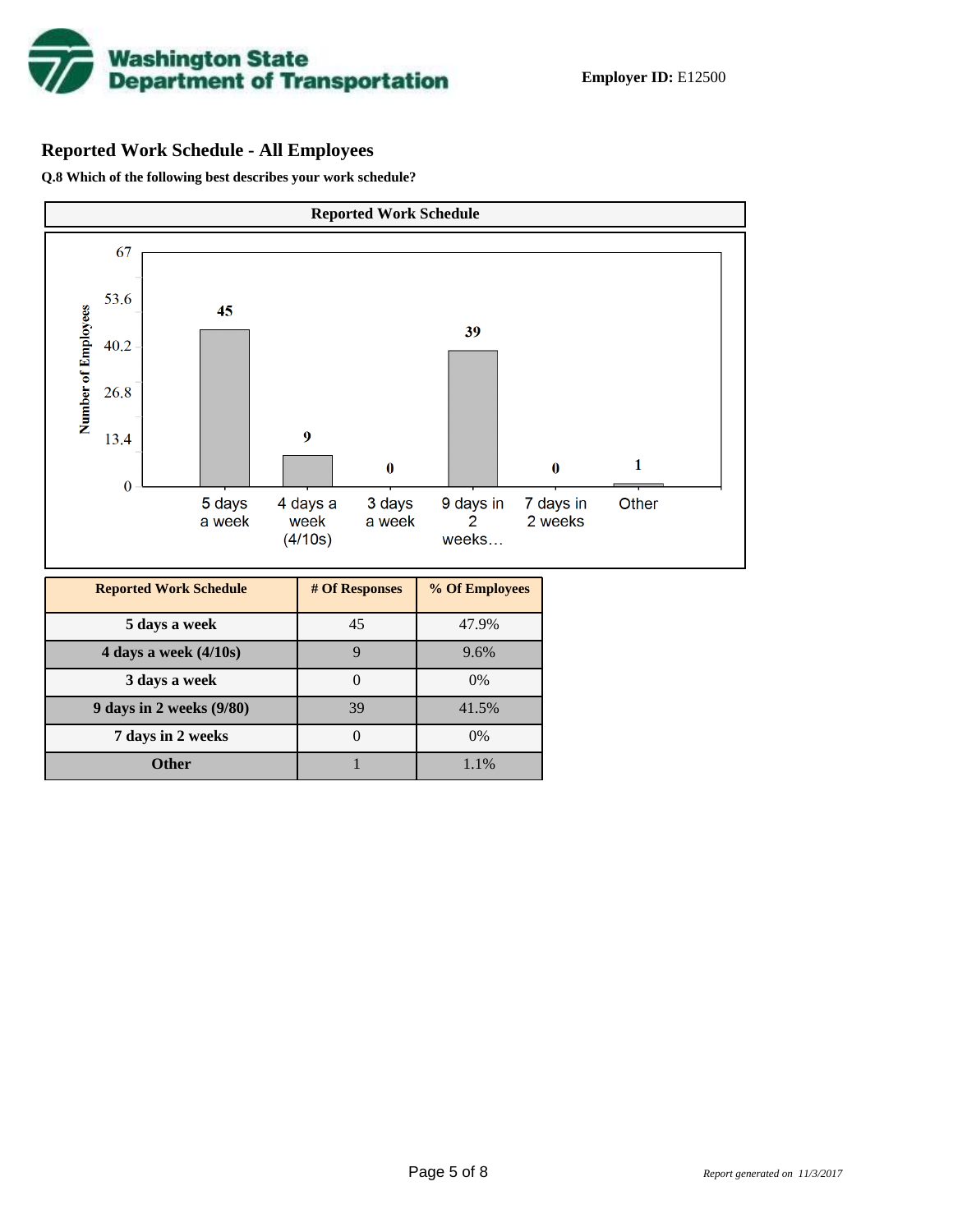

# **Parking and Telework**

**Q.9: On the most recent day that you drove alone to work, did you pay to park? (Mark "yes" if you paid that day, if you prepaid, if you are billed later, or if the cost of parking is deducted from your paycheck.)**



**Q.10: How many days do you typically telework?**

| <b>Telework Frequency</b>           | # of Responses | % of Responses |
|-------------------------------------|----------------|----------------|
| No Answer/Blank                     |                | 1.1%           |
| I don't telework                    | 90             | 95.7%          |
| Occasionally, on an as-needed basis | $\mathfrak{D}$ | 2.1%           |
| 1-2 days/month                      |                | $0.0\%$        |
| 1 day/week                          |                | 1.1%           |
| 2 days/week                         |                | $0.0\%$        |
| 3 days/week                         |                | $0.0\%$        |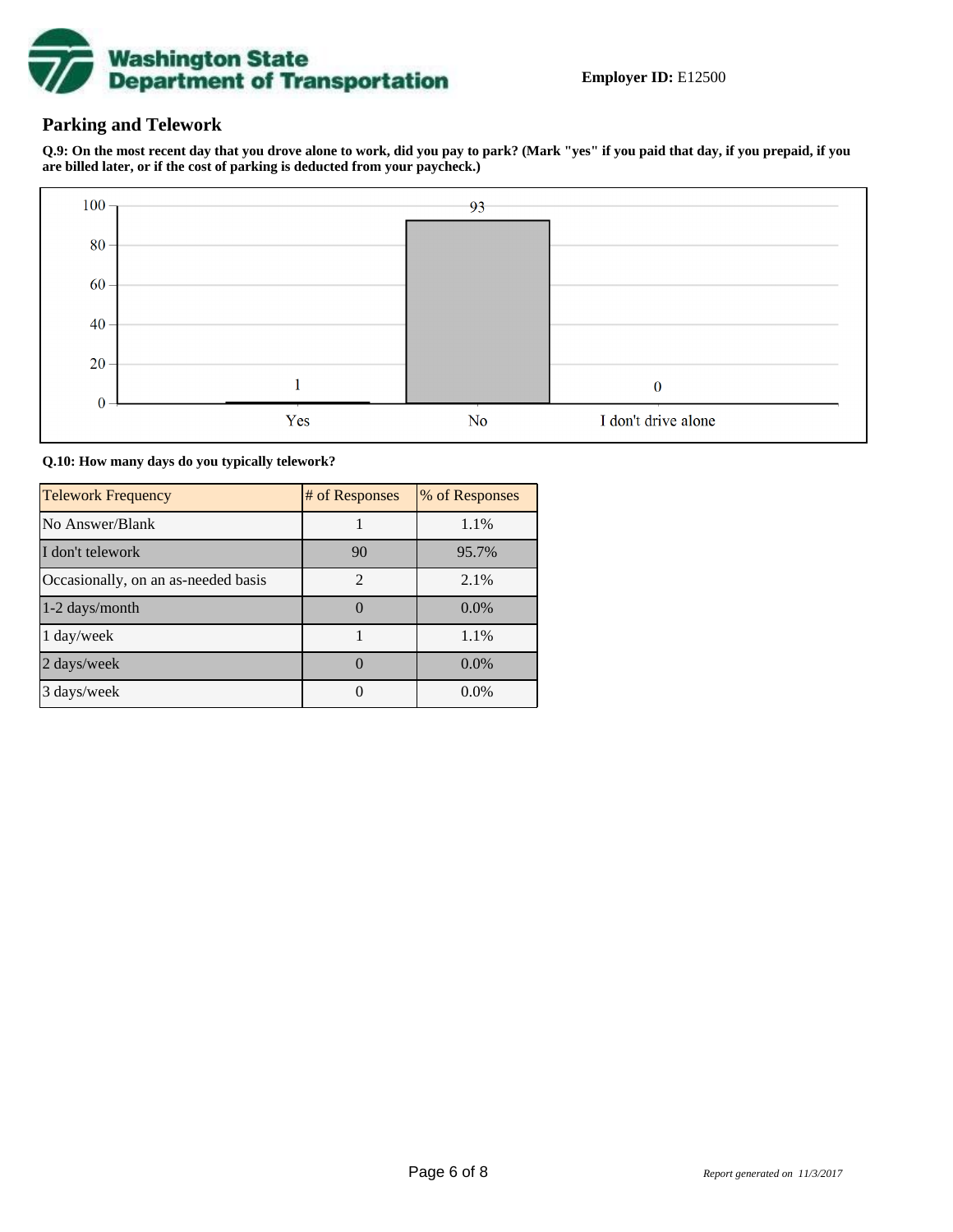

# **Reasons for driving alone to work/not driving alone to work**

**Q11. When you do not drive alone to work, what are the three most important reasons?**

| <b>Question Text</b>                                           | # of Responses | % of Responses |
|----------------------------------------------------------------|----------------|----------------|
| To save money                                                  | 26             | 21.7%          |
| Other                                                          | 22             | 18.3%          |
| Financial incentives for carpooling, bicycling or walking.     | 17             | 14.2%          |
| Personal health or well-being                                  | 17             | 14.2%          |
| Driving myself is not an option                                | 9              | 7.5%           |
| Emergency ride home is provided                                | 9              | 7.5%           |
| Environmental and community benefits                           | 6              | 5.0%           |
| Cost of parking or lack of parking                             | 3              | 2.5%           |
| I have the option of teleworking                               | 3              | 2.5%           |
| I receive a financial incentive for giving up my parking space | 3              | 2.5%           |
| Free or subsidized bus, train, vanpool pass or fare benefit    | $\mathfrak{D}$ | 1.7%           |
| To save time using the HOV lane                                | $\overline{2}$ | 1.7%           |
| Preferred/reserved carpool/vanpool parking is provided         |                | 0.8%           |

#### **Q12. When you drive alone to work, what are the three most important reasons?**

| <b>Question Text</b>                                      | # of Responses | % of Responses |
|-----------------------------------------------------------|----------------|----------------|
| I like the convenience of having my car                   | 70             | 32.4%          |
| Riding the bus or train is inconvenient or takes too long | 44             | 20.4%          |
| Family care or similar obligations                        | 31             | 14.4%          |
| Other                                                     | 24             | 11.1%          |
| My commute distance is too short                          | 20             | 9.3%           |
| Bicycling or walking isn't safe                           | 19             | 8.8%           |
| I need more information on alternative modes              | 6              | 2.8%           |
| My job requires me to use my car for work                 |                | 0.5%           |
| There isn't any secure or covered bicycle parking         |                | 0.5%           |